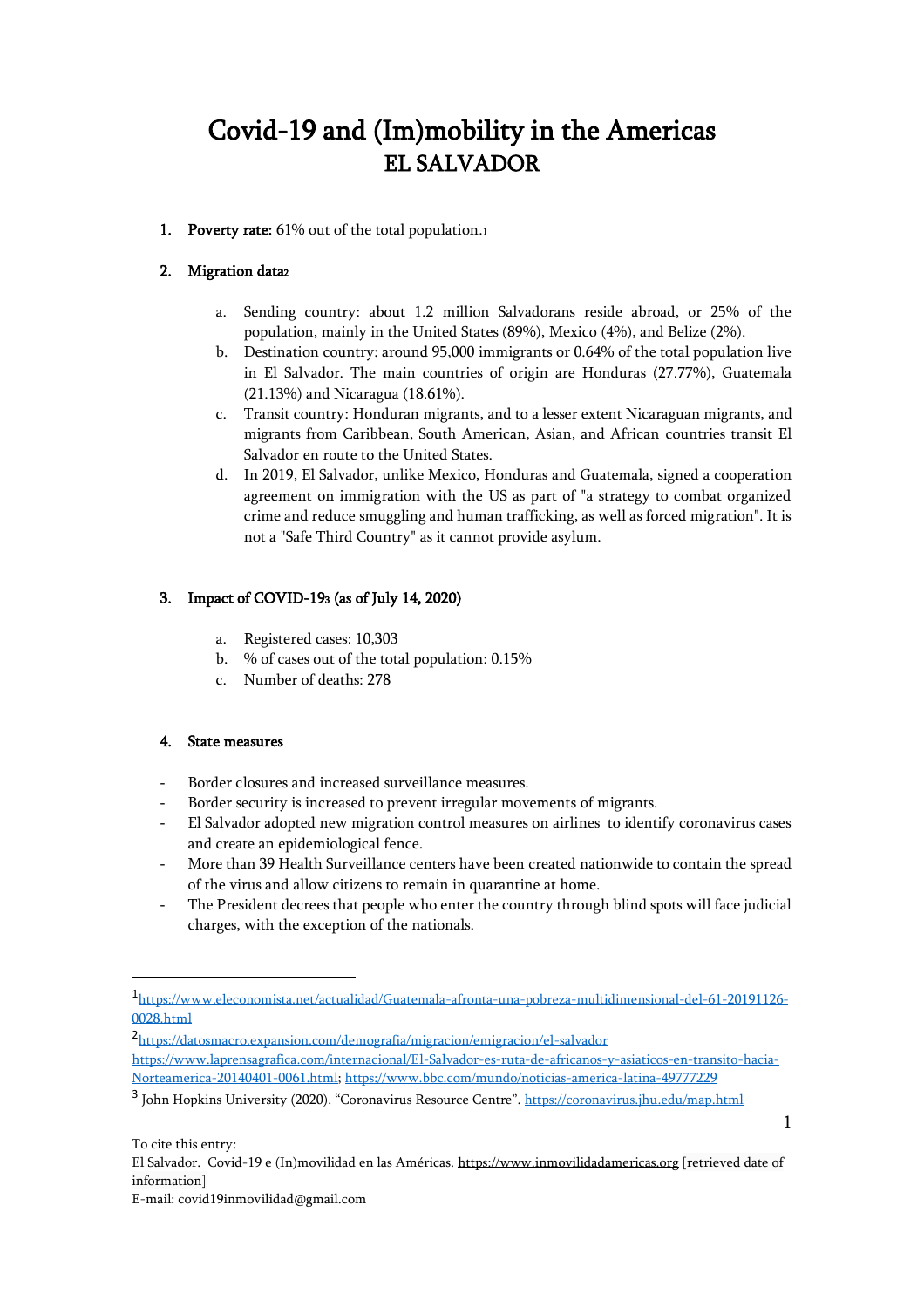- The border controls have been reinforced to prevent people coming in from blind spots. There have been 270 people arrested.
- Deported Salvadorans have arrived on deportation flights from Mexico and the US. Upon arrival, they are being isolated, monitored, and quarantined.
- So far, no explicit measures have been taken to support Salvadoran migrants abroad.

#### 5. At risk populations:

- Salvadoran deportees (this population is extremely vulnerable to COVID-19)
	- o Before the pandemic:
		- Salvadorans were handcuffed and sent on deportation flights from the US to El Salvador. Others were returned by land from Mexico by Mexican immigration authorities.
	- o During the pandemic:
		- Deportation flights from the US have continued without the implementation of health protocols to prevent Salvadoran deportees infected with COVID-19 from flying.
		- Deportations from Mexico by land have continued. In mid-April, the National Institute of Migration (INM) left more than 500 Honduran, Guatemalan and Salvadoran migrants abandoned and stranded in Talisman, at the border of Mexico and Guatemala. Guatemalan agents refused to accept the migrants for fear of contracting COVID-19. Migrants managed to get off from the bus and continue the journey to their countries of origin.
- Irregularized migrants in transit, mainly Central American, but also from South American, Caribbean, Asian and African countries (this population is extremely vulnerable to COVID-19)
	- o Before the pandemic:
		- Irregularized migrants lived under constant threat of deportation and detention and had limited access to health services.
		- They were the target of abuse and of multiple kinds of violence along the way.
		- The situation for irregularized migrants in transit has NOT changed during the pandemic. Risks have possibly been exacerbated, which directly affects the lives of irregularized migrants in El Salvador.
	- o During the pandemic:
		- The vast majority have been stranded and waiting until the borders are opened in order to continue their transit north.
		- The conditions in which they migrate are very precarious.
		- They do not have a place to socially distance or quarantine at home.
		- Many do not have a source of income, since they are in transit.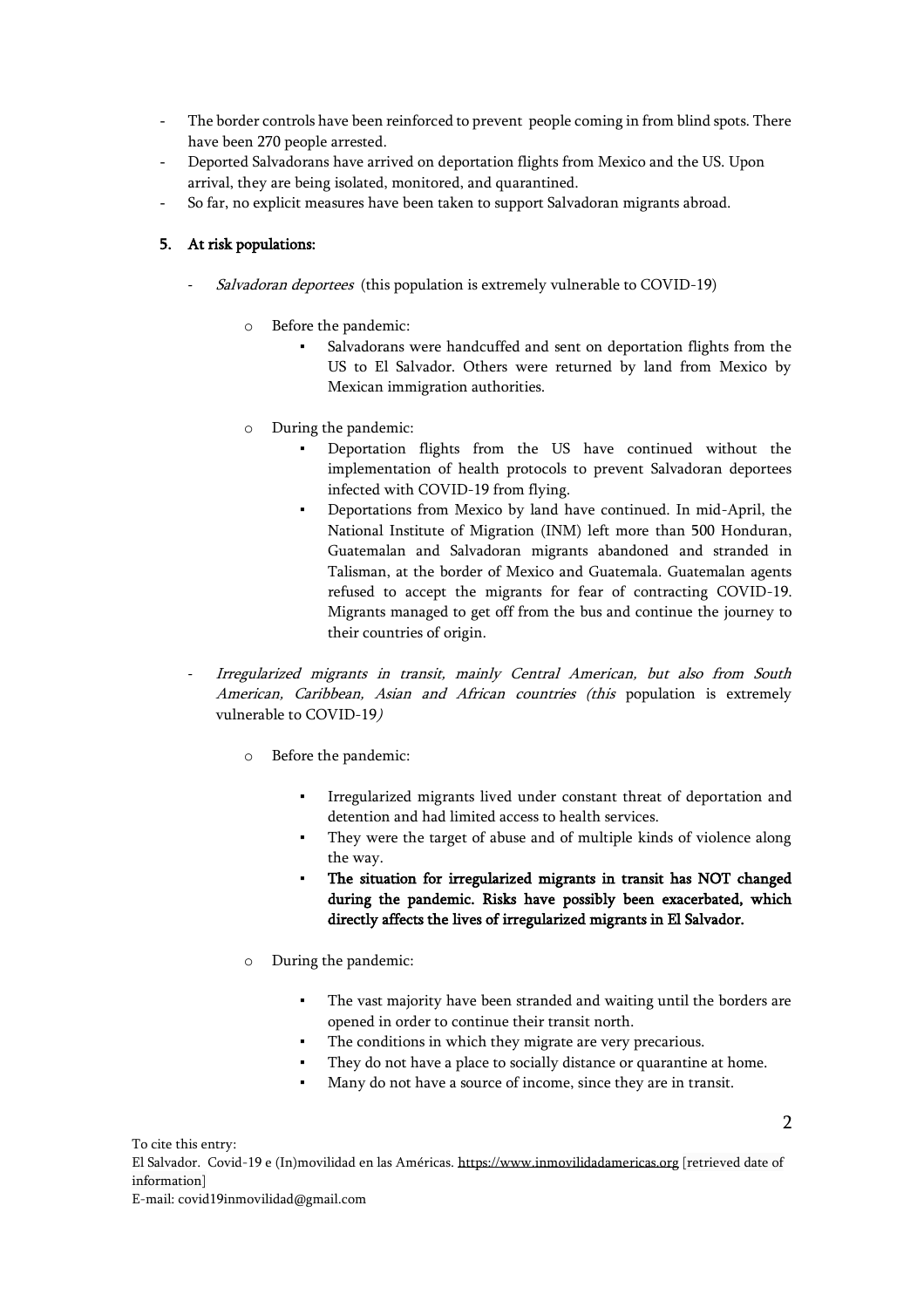- Due to their condition of irregularity, they not only face the threat of deportation but if they do become ill, they have limited access to health care.
- The majority live in unhealthy conditions in overcrowded places.

### 6. Social responses

- Migrant struggles.
	- o Around 500 irregularized Central American migrants that were stranded at the Guatemala-Mexico border on INM buses, protested by getting off the bus to continue the journey to their communities of origin.
	- o Irregularized transit migrants returned to their countries of origin:
		- Salvadoran and Honduran migrants have changed course and travel south through Guatemala to return to their countries of origin and protect their health.
- Civil Society:
	- Lawyers have raised concerns about the legality of detentions during the pandemic and the abuses committed in detention centres.

## Sources:

[https://www.lapagina.com.sv/nacionales/migracion-refuerza-medidas-sanitarias-en](https://www.lapagina.com.sv/nacionales/migracion-refuerza-medidas-sanitarias-en-fronteras-y-aeropuerto-por-coronavirus/)[fronteras-y-aeropuerto-por-coronavirus/](https://www.lapagina.com.sv/nacionales/migracion-refuerza-medidas-sanitarias-en-fronteras-y-aeropuerto-por-coronavirus/)

[https://www.lapagina.com.sv/nacionales/el-salvador-implementa-un-nuevo-control](https://www.lapagina.com.sv/nacionales/el-salvador-implementa-un-nuevo-control-migratorio-como-medida-para-detectar-casos-de-coronavirus/)[migratorio-como-medida-para-detectar-casos-de-coronavirus/](https://www.lapagina.com.sv/nacionales/el-salvador-implementa-un-nuevo-control-migratorio-como-medida-para-detectar-casos-de-coronavirus/)

[https://www.lapagina.com.sv/nacionales/por-coronavirus-migracion-y-extranjeria](https://www.lapagina.com.sv/nacionales/por-coronavirus-migracion-y-extranjeria-eleva-controles-de-seguridad-en-puntos-fronterizos-del-pais/)[eleva-controles-de-seguridad-en-puntos-fronterizos-del-pais/](https://www.lapagina.com.sv/nacionales/por-coronavirus-migracion-y-extranjeria-eleva-controles-de-seguridad-en-puntos-fronterizos-del-pais/)

[https://www.laprensagrafica.com/elsalvador/Si-exigiran-pasaporte-en-fronteras-de-](https://www.laprensagrafica.com/elsalvador/Si-exigiran-pasaporte-en-fronteras-de-El-Salvador-a-las-personas-que-lo-hayan-usado-para-salir-anuncia-)[El-Salvador-a-las-personas-que-lo-hayan-usado-para-salir-anuncia-](https://www.laprensagrafica.com/elsalvador/Si-exigiran-pasaporte-en-fronteras-de-El-Salvador-a-las-personas-que-lo-hayan-usado-para-salir-anuncia-)

[https://www.laprensagrafica.com/elsalvador/Revierten-medida-de-solicitud-de](https://www.laprensagrafica.com/elsalvador/Revierten-medida-de-solicitud-de-pasaporte-para-entrar-a-El-Salvador-provenientes-de-Guatemala-20200310-0009.html)[pasaporte-para-entrar-a-El-Salvador-provenientes-de-Guatemala-20200310-](https://www.laprensagrafica.com/elsalvador/Revierten-medida-de-solicitud-de-pasaporte-para-entrar-a-El-Salvador-provenientes-de-Guatemala-20200310-0009.html) [0009.html](https://www.laprensagrafica.com/elsalvador/Revierten-medida-de-solicitud-de-pasaporte-para-entrar-a-El-Salvador-provenientes-de-Guatemala-20200310-0009.html)

[https://www.elsalvador.com/noticias/nacional/coronavirus-frontera-el-amatillo](https://www.elsalvador.com/noticias/nacional/coronavirus-frontera-el-amatillo-cuarentena/694938/2020/)[cuarentena/694938/2020/](https://www.elsalvador.com/noticias/nacional/coronavirus-frontera-el-amatillo-cuarentena/694938/2020/)

[https://www.elsalvador.com/fotogalerias/noticias-fotogalerias/coronavirus](https://www.elsalvador.com/fotogalerias/noticias-fotogalerias/coronavirus-albergues-de-migrantes/695754/2020/)[albergues-de-migrantes/695754/2020/](https://www.elsalvador.com/fotogalerias/noticias-fotogalerias/coronavirus-albergues-de-migrantes/695754/2020/)

[https://www.laprensagrafica.com/elsalvador/En-cuarentena-tras-ingresar-por](https://www.laprensagrafica.com/elsalvador/En-cuarentena-tras-ingresar-por-punto-ciego-20200317-0097.html)[punto-ciego-20200317-0097.html](https://www.laprensagrafica.com/elsalvador/En-cuarentena-tras-ingresar-por-punto-ciego-20200317-0097.html)

[https://www.elsalvador.com/noticias/nacional/covid-19-coronavirus-atun](https://www.elsalvador.com/noticias/nacional/covid-19-coronavirus-atun-tripulacion-el-salvador/699730/2020/)[tripulacion-el-salvador/699730/2020/](https://www.elsalvador.com/noticias/nacional/covid-19-coronavirus-atun-tripulacion-el-salvador/699730/2020/)